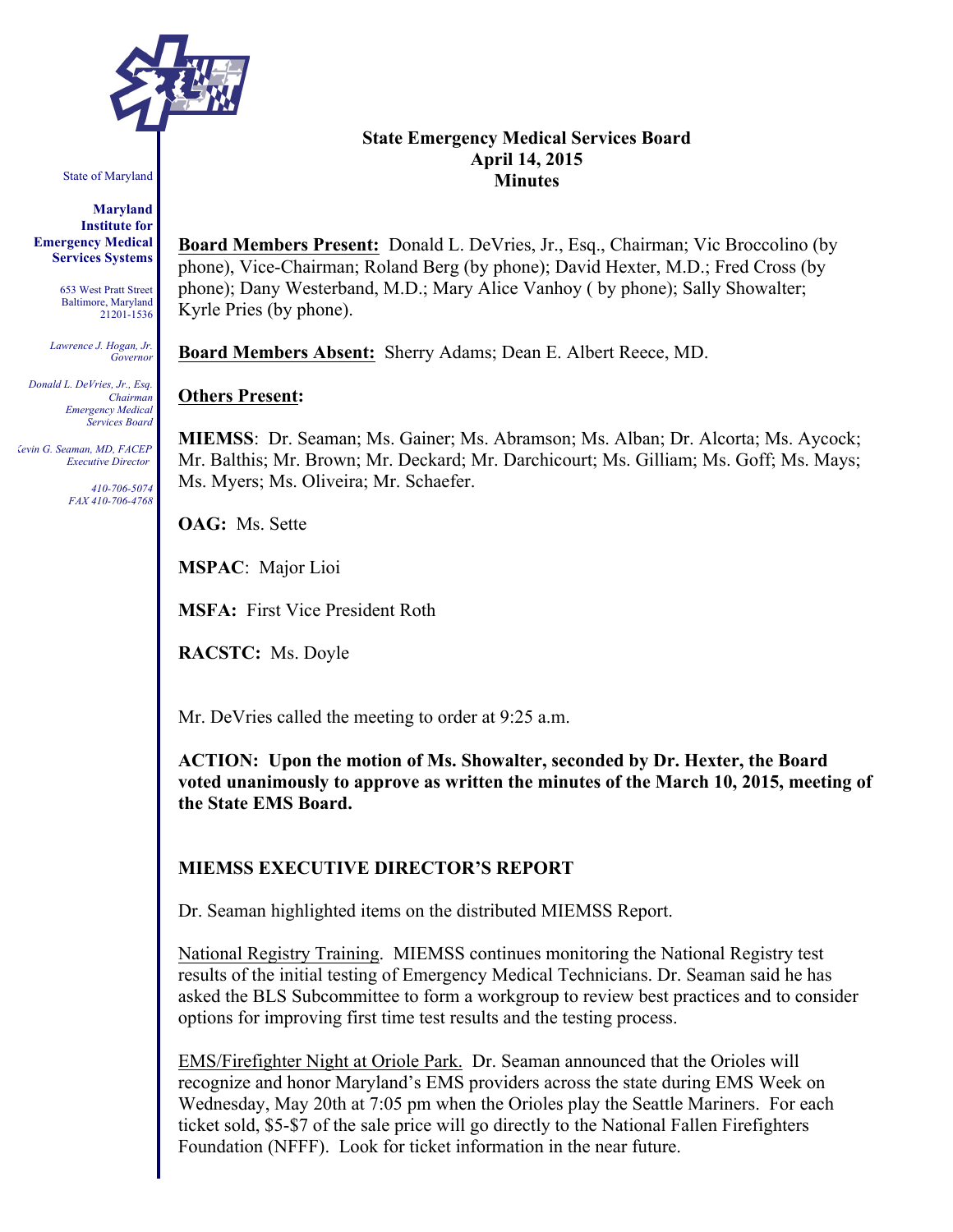SYSCOM/EMRC. Dr. Seaman said that the SYSCOM / EMRC renovation project is still on schedule and on budget. The new SYSCOM/EMRC should be fully operational by May 2015. The anticipated go-live date is May 27, 2015.

Mobile Integrated Healthcare. Dr. Seaman said that SEMSAC has been asked to form a workgroup to assess options for consideration regarding Mobile Integrated Healthcare for Maryland EMS.

## **SEMSAC REPORT**

Mr. Berg reported that the SEMSAC Minimum Equipment Standards Workgroup has finalized the list of equipment it will recommend to be standard on ALS and BLS Transports and ALS Chase Cars. The Workgroup continues to work on medications, including quantities, for ALS Transports and Chase Cars. Next steps include drafting standards inspections, implementation and assurance of compliance.

Mr. Berg said the ePCR Workgroup continues to work on solutions to EMS patient hand-off and improving compliance with leaving patient care reports at the ED. The Workgroup will likely report to the SEMSAC at the June 2015 meeting.

Mr. Berg added that SEMSAC has asked Karen Doyle and Scott Haas to Co-Chair the Mobile Integrated Health Workgroup. Ms. Doyle and Mr. Haas will be asking for volunteers to sit on the workgroup from all disciplines in the EMS system.

# **MSP AVIATION COMMAND UPDATE**

Major Lioi introduced Colonel Anthony Satchell, Bureau Chief of Special Operations, which oversees the Aviation Command.

Major Lioi said the MSPAC has scheduled the Trooper #1 Ribbon Cutting Ceremony for 1:00 pm on May 7, 2015, at Martin's State Airport. Noting that the May SEMSAC meeting is scheduled at the same time, Major Lioi invited the SEMSAC to meet at Martin's before/after the Ribbon Cutting Ceremony.

Major Lioi reported that a committee has been formed and planning initiated to honor the fallen heroes of the Trooper 2 crash by erecting a memorial to be dedicated on September 27, 2015, the date of the crash six years ago. Major Lioi added that two memorials are being planned, one at the Walkersville Park entrance and one at the crash site.

MSPAC continues to work with Augusta Westland on the video training in the Flight Training Device (FTD). The FTD is scheduled to be complete and installed by May 2016. MSPAC is working with DGS to have the building renovations completed in time for delivery.

# **MSFA UPDATE**

President Keller said the next MSFA Executive Committee meeting will be held April 18-19, 2015, at Urbana, starting at 10am on the  $18<sup>th</sup>$ .

The MSFA Convention will be held on June 20 - 26, 2015, in Ocean City. The featured guest speaker is Liz Marks, a young woman who crashed her vehicle due to texting while driving. Additional EMS hands on training and a "Combat Challenge" has been added to schedule.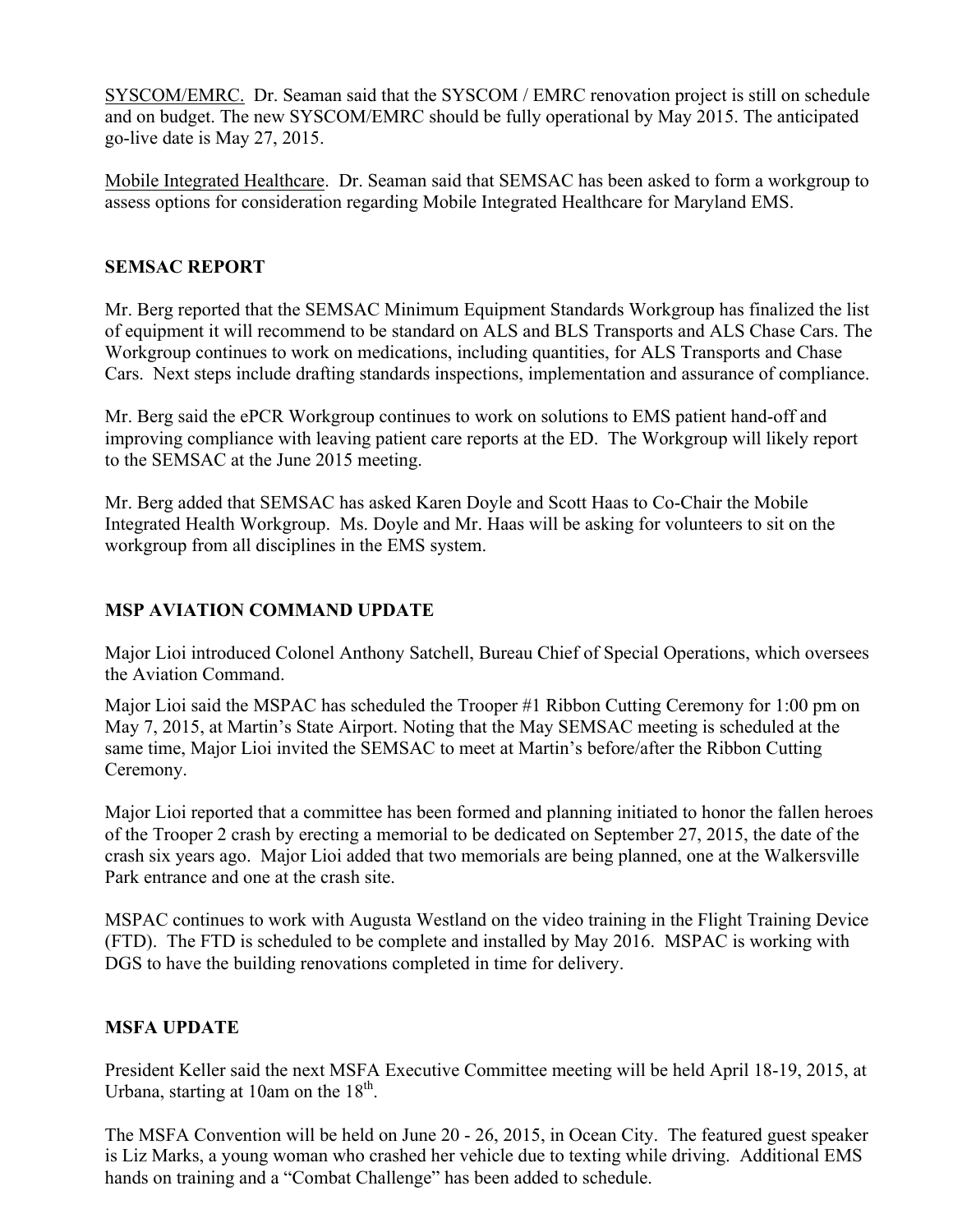Work continues on the SAFER grant with 164 open houses to foster recruitment and retention held on April 12, 2015.

Mr. Keller thanked MIEMSS for all of their partnership and support. Mr. DeVries thanked Mr. Keller for his leadership as President of the MSFA.

# **R ADAMS COWLEY SHOCK TRAUMA**

Reporting for Ms. Doyle, Ms. Carlson said patient volumes were down slightly over last year at this time and added that statewide trauma volumes are down, as well. Ms. Carlson reported on the current volume statistics for Total Patient Admissions, Lost Inter-hospital Transfers, Air Scene vs Air Interhospital Transports, Operating Room and Neuro-trauma Volumes, and Hyperbaric Chamber Dive **Hours** 

Ms. Carlson gave an overview of RACSTC's 2015 Legislative Outreach, Organ and Tissue Donation Program and the Global Outreach-Trauma Observation Program.

Ms. Carlson said the RACSTC Center for Injury Prevention & Policy held 1,495 events with 13,283 attendees from July 2014 through March 2015. Ms. Carlson added that EMS Outreach and Education Activities included Observation in the TRU and Critical Care Units for EMS providers, twenty six (26) tours groups and three (3) ALS Airway Courses.

Legislative Session - 2015.

Ms. Gainer said the MIEMSS and EMSOF Budget hearings went well and MIEMSS was awaiting a copy of the final approved budget.

Ms. Gainer distributed a summary of the various bills of interest considered by the General Assembly during the 2015 session and highlighted the passing of the Assault on a First Responder Bill (making an assault on a First Responder a felony). The Immunity from Liability – Emergency Medical Care for Drug overdose bill provides immunity protections for Law Enforcement Officers who administer Narcan to Heroin overdose victims. The 9-1-1 Emergency Telephone System – Multiple Line Telephone Systems- Dial Direct (Kari's Law) requires by December 31, 2017, multiple-line telephone systems must be able to connect to the PSAP without requiring the individual to dial any other number or set of numbers.

# **OLD BUSINESS**

Title 30. Mr. Magee said effective October 1, 2014, certain State statutes, including certain sections of the Maryland Public Information Act, have been relocated from the State Government Article of the Maryland Code to a new article, the General Provisions Article of the Maryland Code. MIEMSS Title 30 regulations relating to public access to MIEMSS records and to the confidentiality of MIEMSS records refer to certain of those relocated statutes. He distributed proposed amendments to MIEMSS Title 30 regulations to correct the statutory references in light of this change.

**Upon the motion of Dr. Westerband, which was seconded by Dr. Hexter, the Board voted unanimously to approve the proposed amendments to COMAR Title 30.**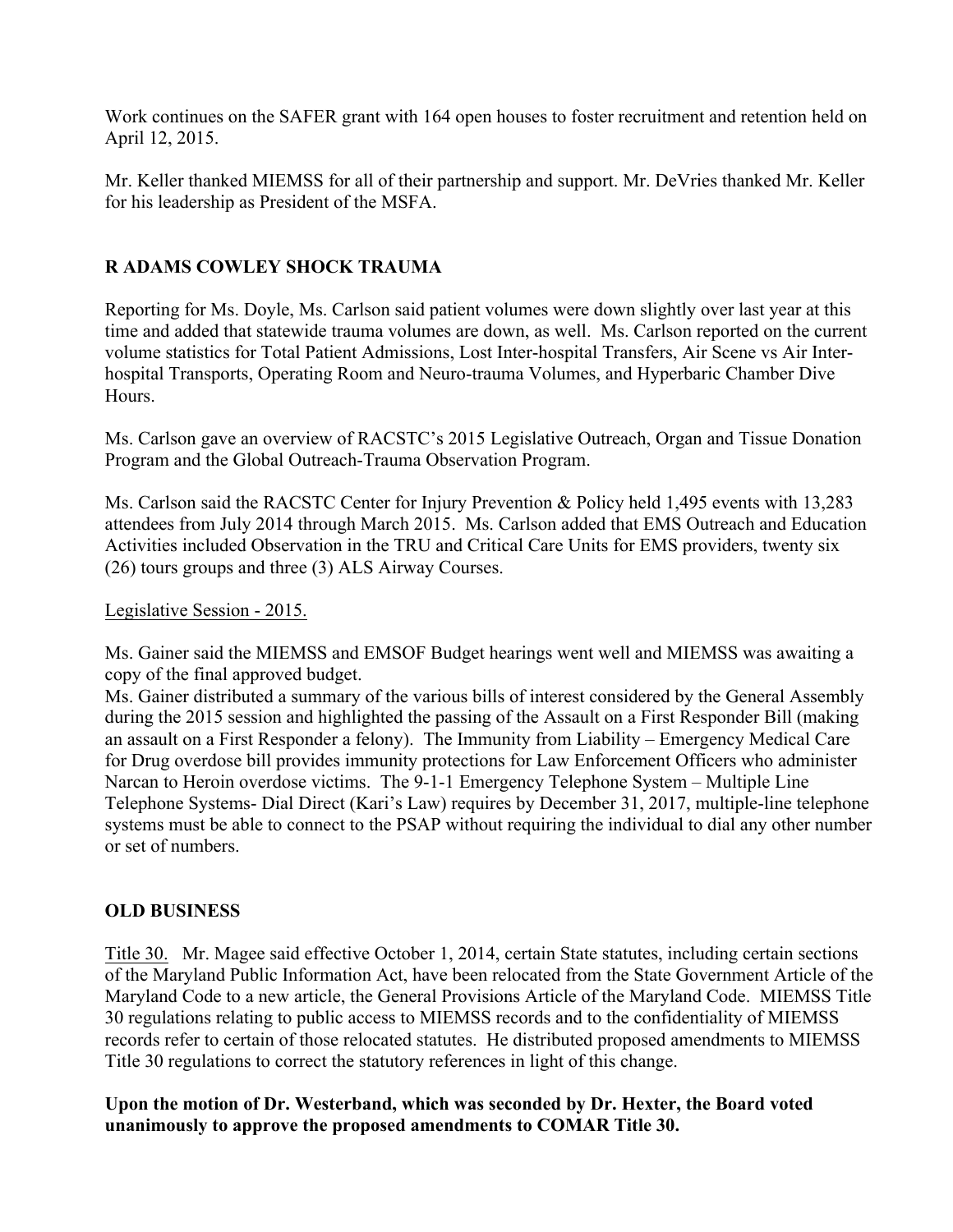# **NEW BUSINESS**

## COMAR 30.01.02.01.

Mr. Magee said this amendment is to "Incorporate by Reference" the updated Protocols for Emergency Medical Services Providers.

**Upon the motion of Ms. Showalter, which was seconded by Ms. Vanhoy, the Board voted unanimously to approve the proposed the Incorporation by Reference.** 

**Upon the motion of Dr. Hexter, which was seconded by Dr. Westerband, the Board adjourned to Closed Session.** 

The purpose of the closed session was to carry out administrative functions under State Government Article §10-502 (b), to obtain legal advice from counsel under State Government Article § 10-508 (a) (7), and to discuss certain site reviews and maintain certain records and information in confidence as required by Health Occupations Article §14-506 (b) under State Government Article § 10-508 (a) (13).

The closed session was attended by:

**Board Members Present:** Donald L. DeVries, Jr., Esq., Chairman; Vic Broccolino (by phone), Vice-Chairman; Roland Berg (by phone); David Hexter, M.D.; Fred Cross (by phone); Dany Westerband, M.D.; Mary Alice Vanhoy (by phone); Sally Showalter; Kyrle Pries (by phone).

**Board Members Absent:** Sherry Adams; Dean E. Albert Reece, MD.

## **Others Present:**

**MIEMSS:** Dr. Seaman; Ms. Gainer; Ms. Goff; Ms. Abramson; Mr. Brown; Dr. Alcorta; Mr. Schaefer; Ms. Aycock; Ms. Oliveira; Josh Roberts.

**MSP:** Lt. Col. Satchell; Maj. Lioi; Capt. Konold; 1st. Lt. King.

**OAG:** Mr. Magee; Ms. Sette.

In closed session the Board:

- 1. Considered Educational Program Designations;
- 2. Considered a Primary Stroke Center Designation;
- 3. Considered Perinatal MOU
- 4. Reviewed EMS provider disciplinary actions.

# **The Board reconvened in Open Session which was attended by:**